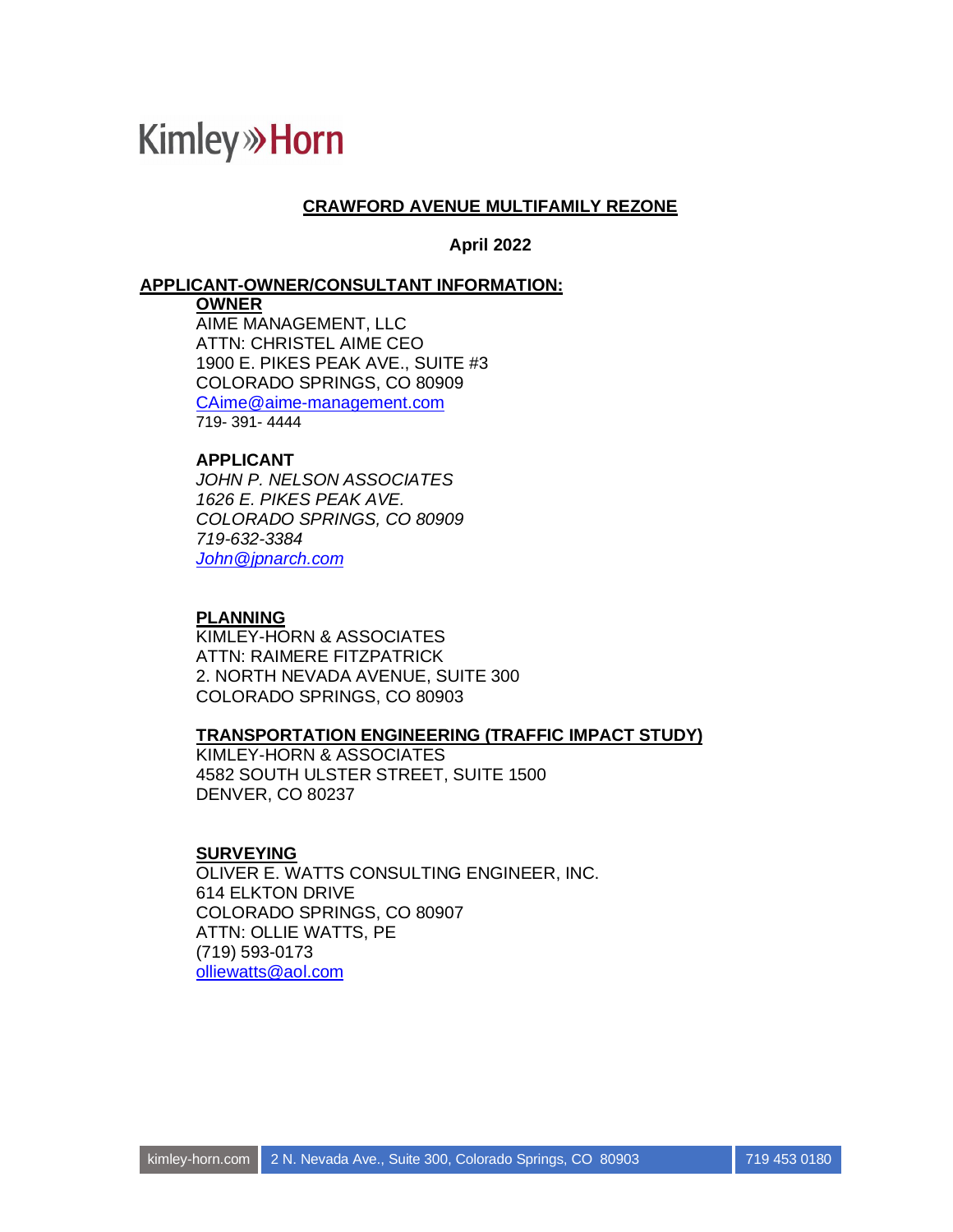#### **REQUEST**

The owner/applicant(s) requests approval of a map amendment (rezoning) of 1.16 AC from the CC (Community Commercial) zone with CAD-O (Commercial Airport Overlay District, ANAV (Aircraft Navigation Subzone) to the RM-30 (Residential Multifamily) CAD-O (Commercial Airport Overlay District, ANAV (Aircraft Navigation Subzone) zone.

The Applicant intends to develop 22 multifamily units on the site with a maximum density of 20 DU/AC in the proposed RM-30 zone. The planned community includes: two (2) story multifamily unit building, landscaping, and open spaces. Parking will be provided by uncovered surface parking. Final community and site plan details are currently being refined for site development plan submittal.

#### **REVIEW CRITERIA & JUSTIFICATION**

The Applicant requests approval of the rezoning based on findings of consistency and general conformance with the following map amendment (rezoning) review criteria. Master Plan conformity will be discussed in terms of general conformity with the Your El Paso Master Plan (Master Plan) and El Paso County Water Master Plan (WMP).

*A. The application is in general conformance with the El Paso County Master Plan including applicable Small Area Plans or there has been a substantial change in the character of the neighborhood since the land was last zoned;*

The proposed rezone is in general conformance with the EL Paso County Master Plan as discussed in detail below. This development pattern is consistent with the location and primary/supporting land uses of the Suburban Residential Placetype shown on the Placetypes Map in the Master Plan.

The overall area as defined by the existing Sketch Plan has been 98%+/- implemented today with minor changes (parcel by parcel) over the years. Multiple zone changes have been approved to refine land use densities and uses reflected today. But remain consistent with the overall spirit of the original Sketch Plan area. The current request re-introduces multifamily land uses originally contemplated within the plan area. The adjacent surrounding single-family has been established since 1994 and characterizes the neighborhood today. The subject site remains vacant and has been zoned office. The proposed change to multi-family will complement the residential environment and provide a transition to the office use located on the corner of Crawford Ave and Grinnell Street. Since 1986, the commercial frontage along Grinnell Street has been slowly reduced (multiple zone changes) for further residential neighborhood development, this includes the original 18.8 ac north of Crawford Ave. Today the "commercial" use has been reduced to and consist of 2.5ac office zone. The subject parcel today is 1.16 ac or half of the remaining nonresidential use.

#### *Your El Paso Master Plan: LAND USE*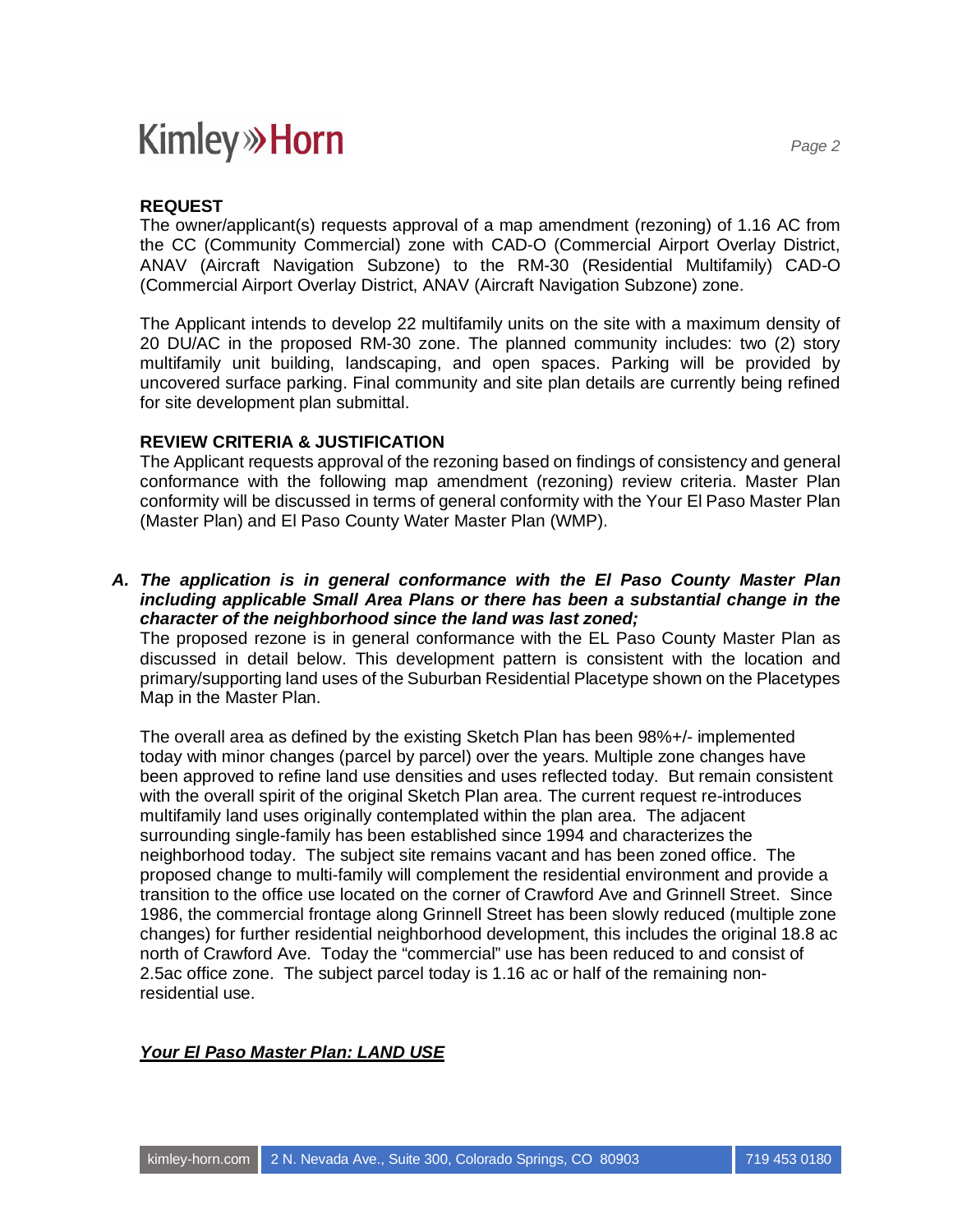*Key Areas – identifies those areas of the County that are defined by unique localized characteristics having influence on land use and development.* The property is located within a military Installations and 2-Mile Notification Key Area.

**Areas of Change – identifies areas of the County that are anticipated to remain the same, undergo minor changes, or develop in a manner different than they exist today.** The project area is located within an – Minimal Change: Developed area on the Areas of Change Map. these areas are characterized as

- having an established character
- · being largely built out with pockets of vacant/undeveloped land
- · likely to see more intense infill development with a mix of uses and scale of redevelopment that will significantly impact the character of an area

"Regardless of the development that may occur, if these areas evolve to a new development pattern of differing intensity, their overall character can be maintained."

The project proposes a more intense infill development (multifamily) that is located between existing commercial (financial institution) and single-family detached residential. the inclusion of the multifamily densities will not significantly impact the character of the area.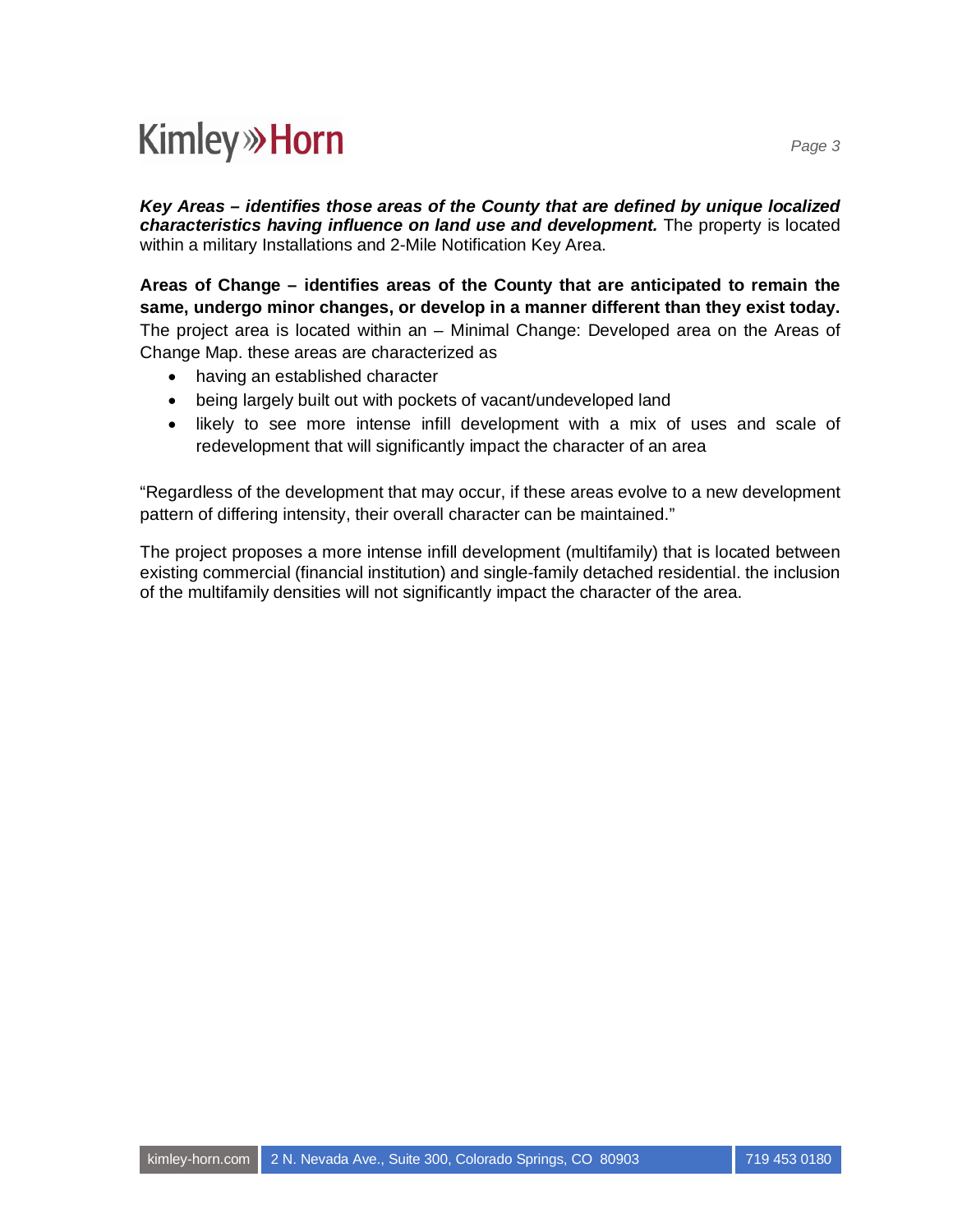**Placetypes – identifies the different development and land use characteristics for areas of the County that make up the various Placetypes, which serve as the base for longrange planning.** The project area is located within a suburban residential placetype. Primary land uses include single-family detached residential. Supporting Land Uses in the Suburban Residential Placetype are Single-family Attached, Multifamily Residential, Parks/Open Space, Commercial Retail, Commercial Service, and Institutional uses".



Per the Plan, "Suburban Residential is characterized by predominantly residential areas with mostly single-family detached housing. This placetype can also include limited single-family attached and multifamily housing, provided such development is not the dominant development type and is supportive of and compatible with the overall single-family character of the area."

Also, "Some County suburban areas may be difficult to distinguish from suburban development within city limits. Examples of the Suburban Residential placetype in El Paso County are **Security, Widefield,** Woodmen Hills, and similar areas in Falcon."

Primary Land Uses in the Suburban Residential Placetype are Single-Family Detached Residential uses (less than 1 unit/2.5 acres to 5 units/acre)

#### *Your El Paso Land Use Goals*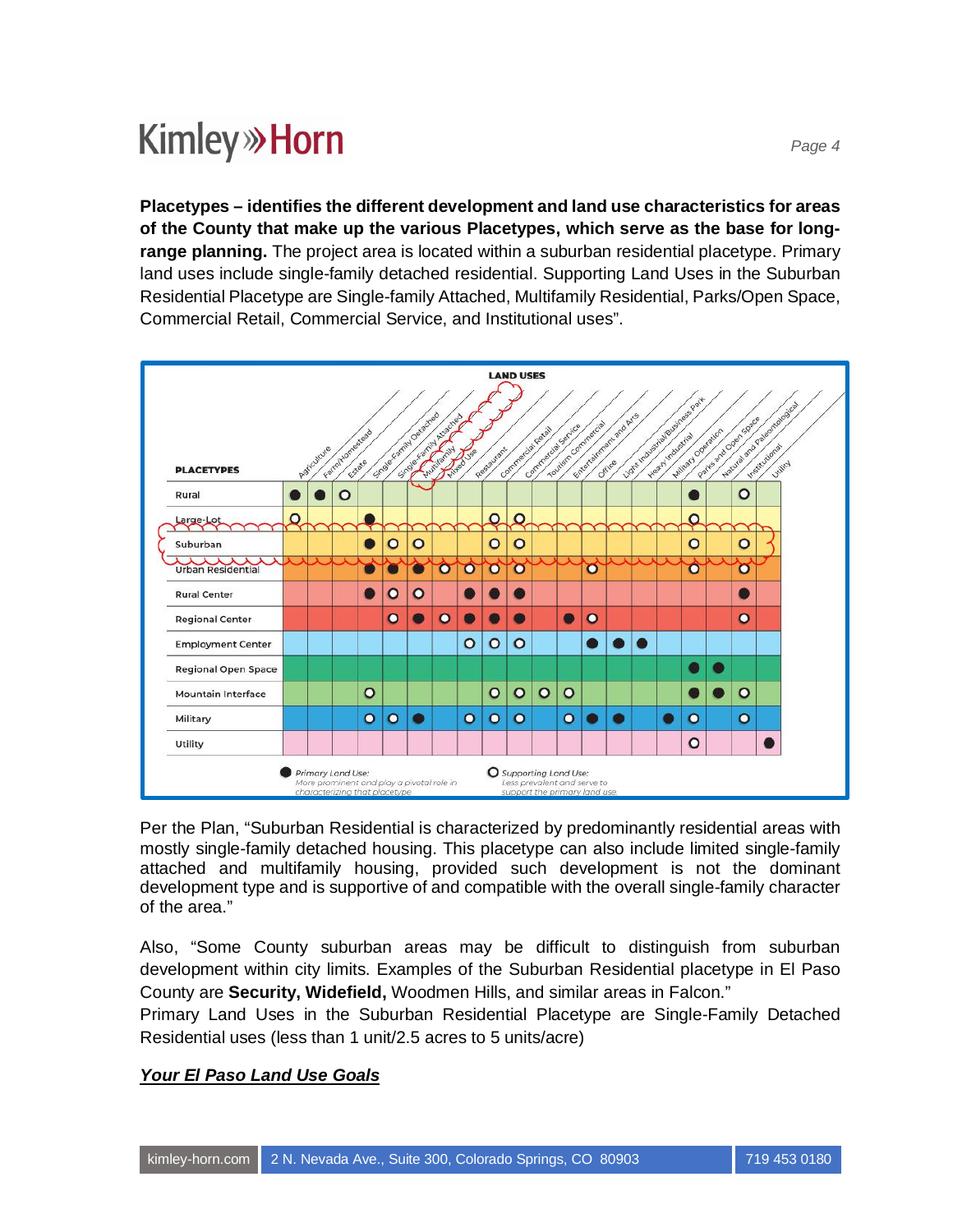#### *Goal 1.1 - Ensure compatibility with established character and infrastructure capacity.*

The proposed development is consistent with the established character of the area as a transitional land use between existing commercial and office land uses and detached residential densities.

The proposed rezone and multifamily infill development are a compatible land use to transition from commercial and office densities at the Grinnell/Crawford Ave intersection on the east to the surrounding detached residential (single-family) densities and land uses west, north, and south of the site.

Necessary urban services to meet the multifamily demands are available and currently serving adjacent and nearby residential, commercial, industrial land uses and densities. Specific services include water/wastewater, fire protection, emergency ambulatory/medical service (EMS), police protection, public schools for compulsory education, public parks and recreation opportunities, and public drainage/transportation facilities and associated infrastructure.

Public services and utilities are, or will be, provided by the following

- Water & Wastewater Services: Security Water/Sanitation District
- 
- 
- 
- 
- 
- 
- 
- 
- 
- · Natural Gas: Colorado Springs Utilities
- Electric Service: City of Fountain Electric
- Fire Protection: Security Protection District
	- Public Schools: Widefield School District #3
- Library Services: Pikes Peak Library District:
- · Roads: El Paso County Road and Bridge
- · Police Protection: El Paso County Sheriff's Department
	- · Special District Services: Fountain Mutual Metropolitan District Special District Services: Southeastern Colorado Water
	- **Conservancy**
- · Parks, Trails, Open Spaces: El Paso County, City of Colorado Springs, CMD

Utility and fire protection commitments and use specific service demands and delivery requirements will be provided at future subdivision phases for the multifamily project. The subsequent subdivision and site development plan submittal and review will include detailed reports and analysis of system or service deficiencies. Impacted service providers will outline respective infrastructure and/or operational needs to meet projected demands.

#### *Infrastructure Capacity (Transportation and Access – Summarized from TIS)*

Based on the TIS prepared by Kimley-Horn in support of the zone change, the Project is expected to generate approximately 218 weekday daily trips, with 30 of these trips occurring during the morning peak hour and 32 of these trips occurring during the afternoon peak hour. Based on the analysis presented in the report, it is believed that the Project will be successfully incorporated into the existing and future roadway network. Analysis of the existing street network, the proposed project development, and expected traffic volumes resulted in the following conclusions and recommendations: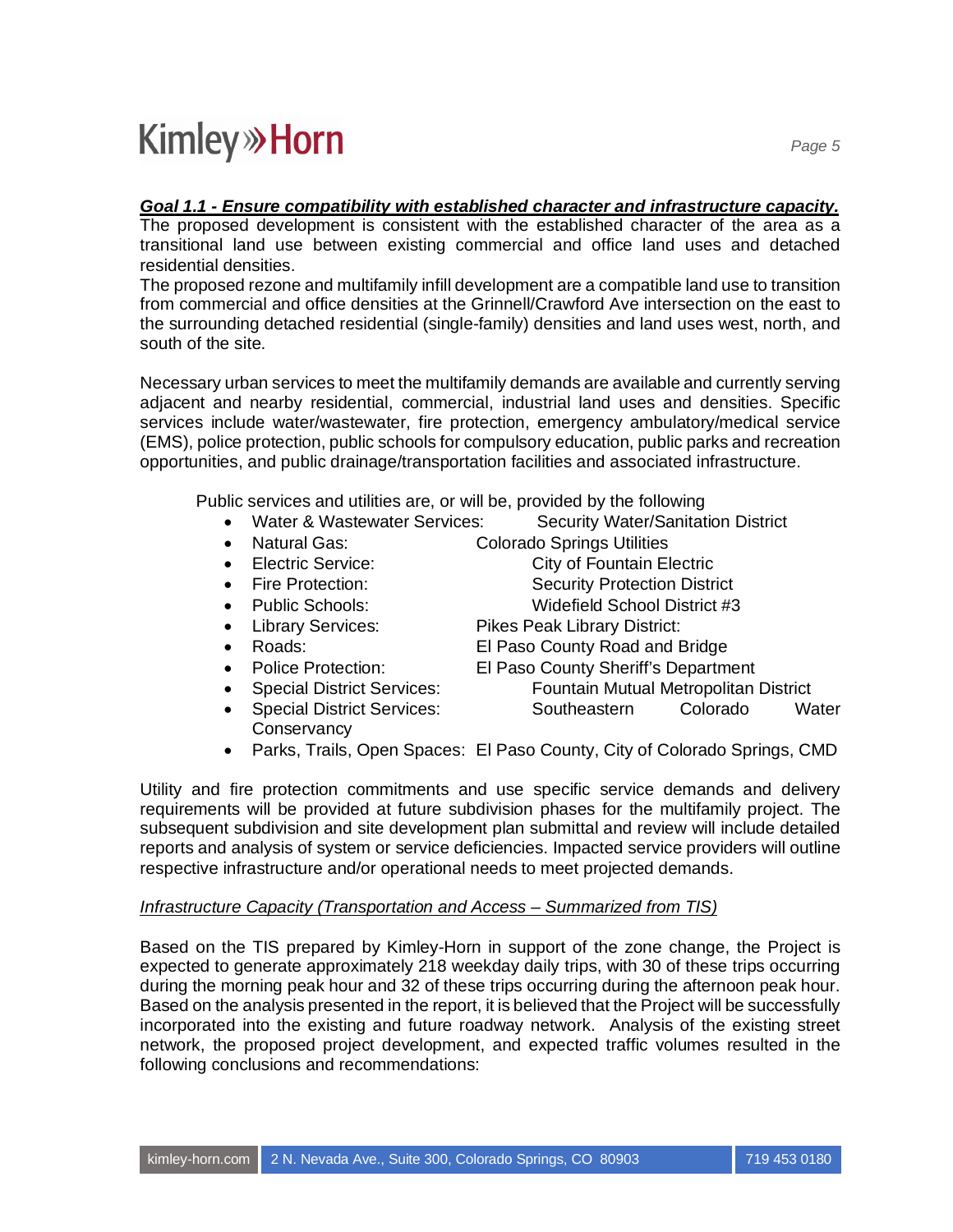- · *Based on El Paso County standards, the northbound left turn length requirements at the Crawford Avenue and Grinnell Boulevard intersection are 335 feet plus a 200-foot taper. Since vehicle queues are only calculated with 50 feet of storage and to avoid reconstructing the existing raised median for only an additional 35 feet of length, it is recommended that the existing median for the northbound left turn lane at Crawford Avenue and Grinnell Boulevard intersection remain in the current condition. However, the northbound left turn lane at the Crawford Avenue and Grinnell Boulevard intersection should be restriped from approximately 150 feet to 300 feet of length.*
- · *To meet El Paso County standards, it is recommended that the southbound right turn lane at the intersection of Crawford Avenue and Grinnell Boulevard be restriped to 335 feet with a 200-foot taper.*
- · *Any on-site or offsite improvements should be incorporated into the Civil Drawings and conform to standards of El Paso County and the Manual on Uniform Traffic Control Devices (MUTCD) – 2009 Edition.*
- · *No westbound right turn lane into the Site is warranted at the Kittery/Crawford intersection based on projected 2045 total traffic volumes being 27 westbound right turns during the peak hour and the threshold being 50 vehicles per hour.*

#### *Goal 1.2 - Coordinate context-sensitive annexation and growth strategies with municipalities.*

The property is outside of any annexation boundary or potential area of interest.

#### *Goal 1.3 - Encourage a range of development types to support a variety of land uses.*

the proposal introduces an alternate housing type and density as an infill use of a vacant parcel. the multifamily use is supportive of the primarily residential character of the area.

#### *Goal 1.4 - Continue to encourage policies that ensure "development pays for itself".*

The developer will be responsible for payment of all utility connection and tap fees, bridge, drainage, park and school fees, road impact fees, and other costs associated with development of the property.

#### *Your El Paso Housing Goals:*

*Core Principle 2: Preserve and develop neighborhoods with a mix of housing types. Goal 2.1 - Promote development of a mix of housing types in identified areas. Goal 2.3 - Locate attainable housing that provides convenient access to goods, services, and employment.*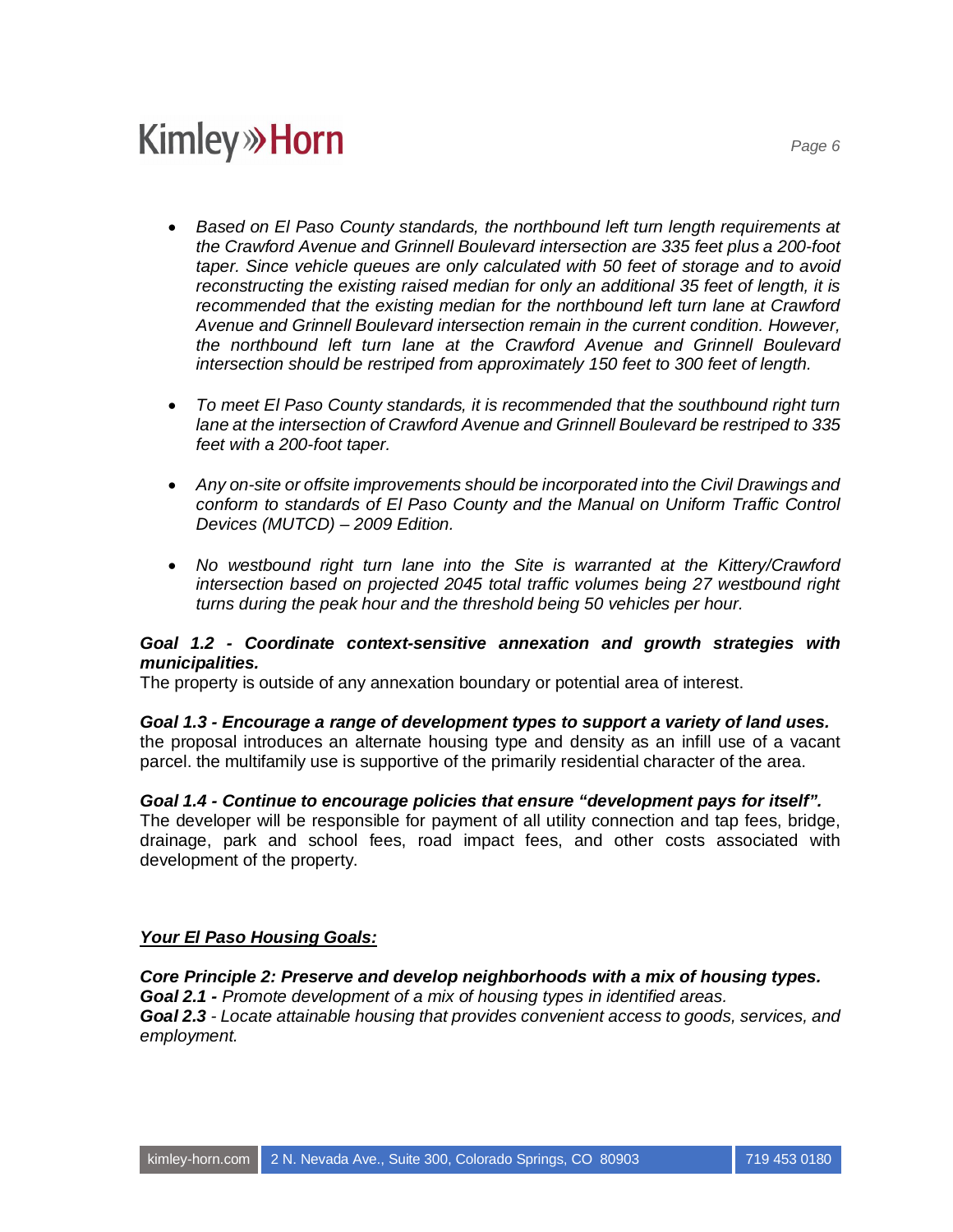The housing type in the area is characterized by suburban residential (single-family detached) densities.

The existing and approved land use mix within the adjacent area includes residential (singlefamily attached, single-family detached, and multifamily) land uses, together with commercial and retail uses, service oriented, light, and heavy industrial land uses along and adjacent to the Constitution Corridor from Peterson Road to the west to the easternmost terminus of Constitution Avenue to the east at State Highway 24, along the Marksheffel Corridor from North Carefree to the north southerly to the intersection of Marksheffel Road and State Highway 94 to the south (see surrounding land use map exhibit/not vicinity map).

The proposed multifamily housing development will provide an additional 22 apartment units to the available rental housing market supply. This housing will create opportunities for individuals and families to find attainable and affordable housing near conveniently located to major transportation thoroughfares (Powers Blvd, SH 85/87, & I-25) which can connect them to employment centers, commercial/retail corridors and nodes, and recreational opportunities throughout the El Paso County region.

The proposed rezone and development of multi-family housing will provide additional housing choice meet the current regional demand for workforce, affordable, and attainable housing. The proposed rezone provides opportunity to create market rate affordable and attainable housing within a multifamily context. Rental/leasing prices will be market rate which are comparable to rent rates for similarly aged communities in El Paso County that provide comparable unit and community amenities. The proposed infill multifamily development provides a balancing and complementary land use mix that supports nearby commercial/retail uses and workforce housing demands.

The functionality of the site with respect to access, design, and building orientation will be consistent with and compatible with existing conditions such as location and massing of buildings relative to adjacent rights of way, location of community/resident amenities and recreation areas. External building design will enhance the overall visual character attractiveness of the area through contemporary building facades and private architectural design standards.

#### *WATER MASTER PLAN CONFORMANCE & CONSIDERATIONS*

- · **Goal 1.1 Ensure an adequate water supply in terms of quantity, dependability and quality for existing and future development.**
- · **Goal 6.0 Require adequate water availability for proposed development.**
- · **Policy 6.0.8 Encourage development patterns and higher density, mixed use developments in appropriate locations that propose to incorporate meaningful water conservation measures.**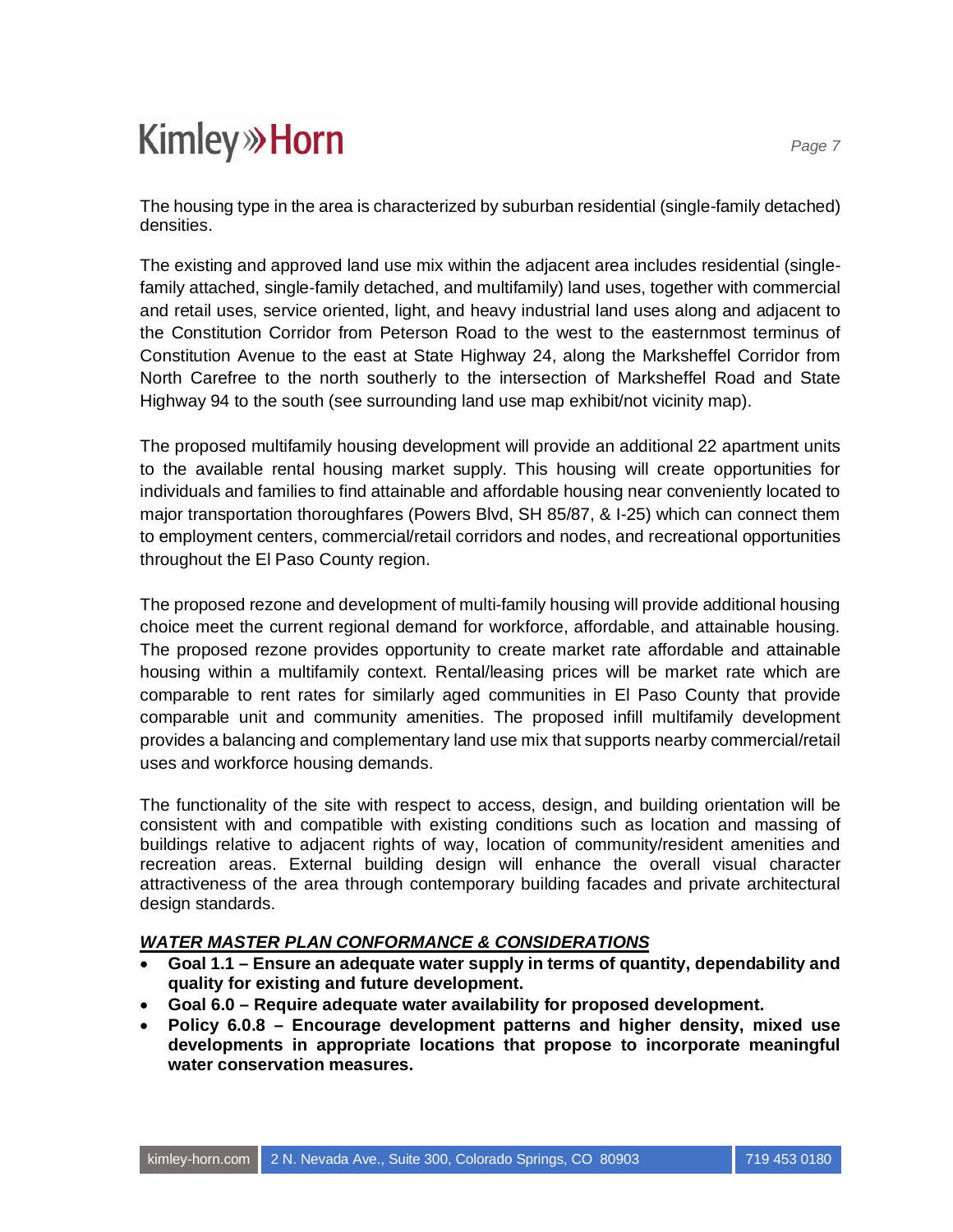#### · **Policy 6.0.11– Continue to limit urban level development to those areas served by centralized utilities.**

The development area is located in REGION 7 as identified on the El Paso County Water Master Plan Planning Regions Map and is within the Security Water and Sanitation District Service Area. Region 7 consists of areas served by CMD and is not expected to experience significant growth by 2060. However, the District may expand water and sewer service to growth areas outside of Region 5.

REGION 7 (FOUNTAIN AREA)

Region 7 could experience the largest demand growth in the County by 2060. Areas projected to develop by 2040 are located south of Fountain on the north and south sides of Link Road. Areas northwest of Fountain along the east and west sides of Marksheffel Road are also expected to grow by then, as well as the area south of Fountain on the west side of I-25. Directly west of Fountain, areas north and south of Squirrel Creek Road are expected to grow by 2060. One large development is expected south of Fountain by 2060, along the west side of I-25. Another is expected in the northeast corner of Region 7, along both sides of Bradley Road. See Figure 5.6 for the Region 7 growth map (BELOW).



The project area is located outside of the areas identified for growth in the 2040 and 2060 horizons.

District water supplies are from the Pueblo Reservoir and, according to the District, meets all federal and state regulatory standards. Existing groundwater wells (25) have been shut down due to water quality concerns (PFC's) in 2016. Currently, the district transports water from the Pueblo Reservoir via the Fountain Valley Authority and Southern Delivery System infrastructure systems.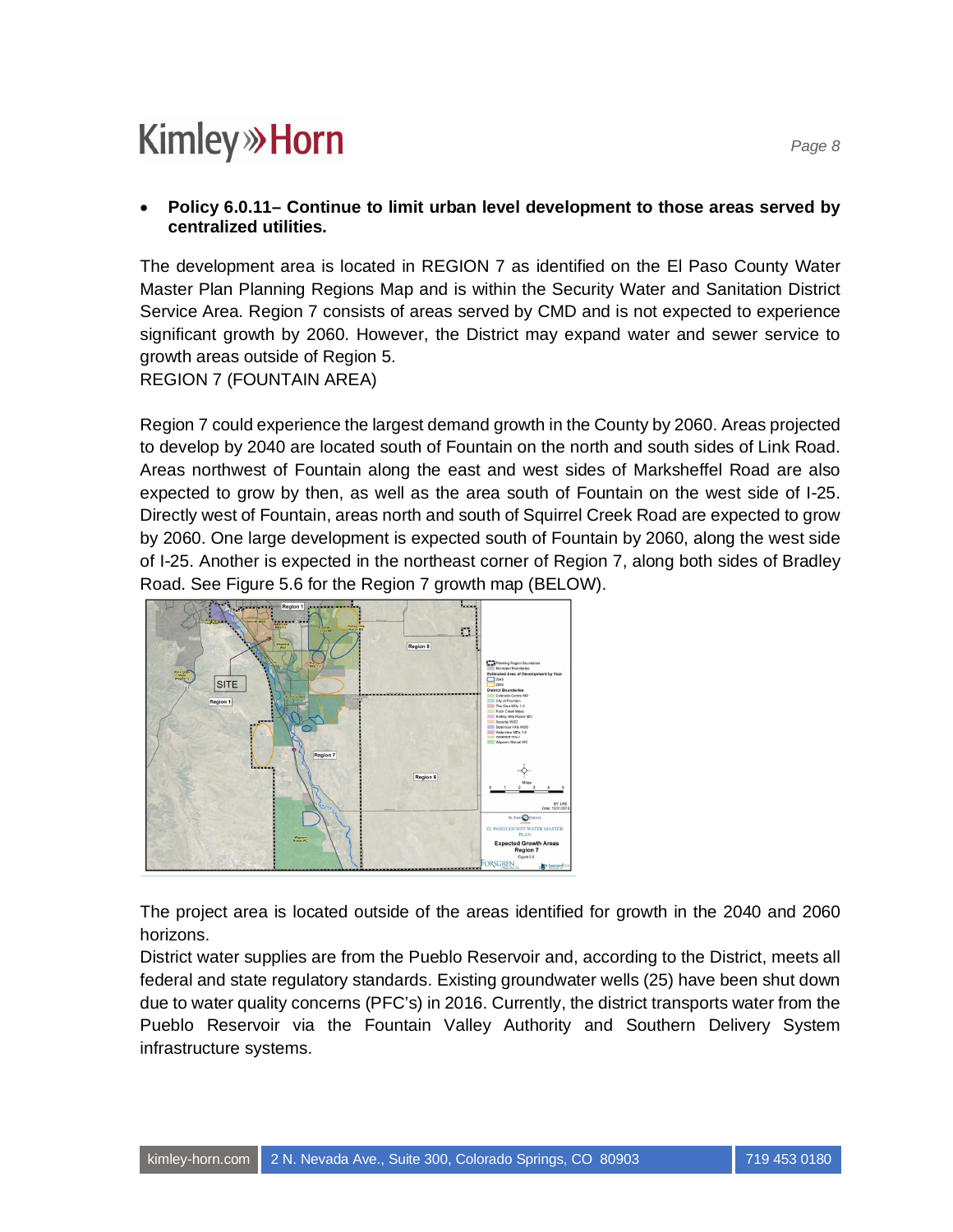Additional evaluation of water supplies will be provided with upcoming final plat applications.

Findings of water sufficiency will be made during the final plat submittal, review, and approval process. Early discussions with the District indicate that adequate water supplies are available to meet the demands of the project. A complete final analysis of projected water demand and to-date District supplies are pending completion of the Development Review process between the District and developer.

A Water Resources Report with supplemental District information will be provided with upcoming final plat application and will provide detailed information regarding multifamily demand and supplies, commitments, facilities, acquisitions, and capital improvements. Coordination is ongoing with the District to establish final water demands to serve the development in terms of number of units, fixture counts, and irrigation and fire suppression needs.

*B. The rezoning is in compliance with all applicable statutory provisions, including but not limited to C.R.S. § 30-28-111 § 30-28-113, and § 30-28-116;*

The application has met all County submittal and procedural requirements for a rezone as either outlined or authorized by the referenced statutes.

**C. The proposed land use or zone district is compatible with the existing and permitted land uses and zone districts in all directions; and**

The proposed zone district is compatible with existing and permitted land uses and zoning districts in all directions. The proposed multifamily uses and densities are compatible with the existing and approved residential, commercial, and industrial land use patterns and densities along the Grinnell Avenue corridor in both northerly and southerly directions.

Surrounding land uses and zoning include the following:

NORTH: Single-family Detached housing EAST: Commercial (Credit Union) SOUTH: Single-family Detached housing; Medical/office WEST: Single-family Detached housing

Roadways, utilities, drainage, etc. will be constructed in the most optimal and efficient manner as necessary to facilitate development construction and sequencing. Utilities for the multifamily community will be coordinated with the associated districts and providers as required. A minimum 15-foot landscape buffer and setback will be provided against roadway, residential, and commercial uses.

Additional information related to this site and the requested zone change: The subzones CAD-O and ANAV Multifamily residential is allowed. Per the El Paso County, Land development code, Appendix B, Chapter 7, Article 1, 4.3.1(F) the request referred to the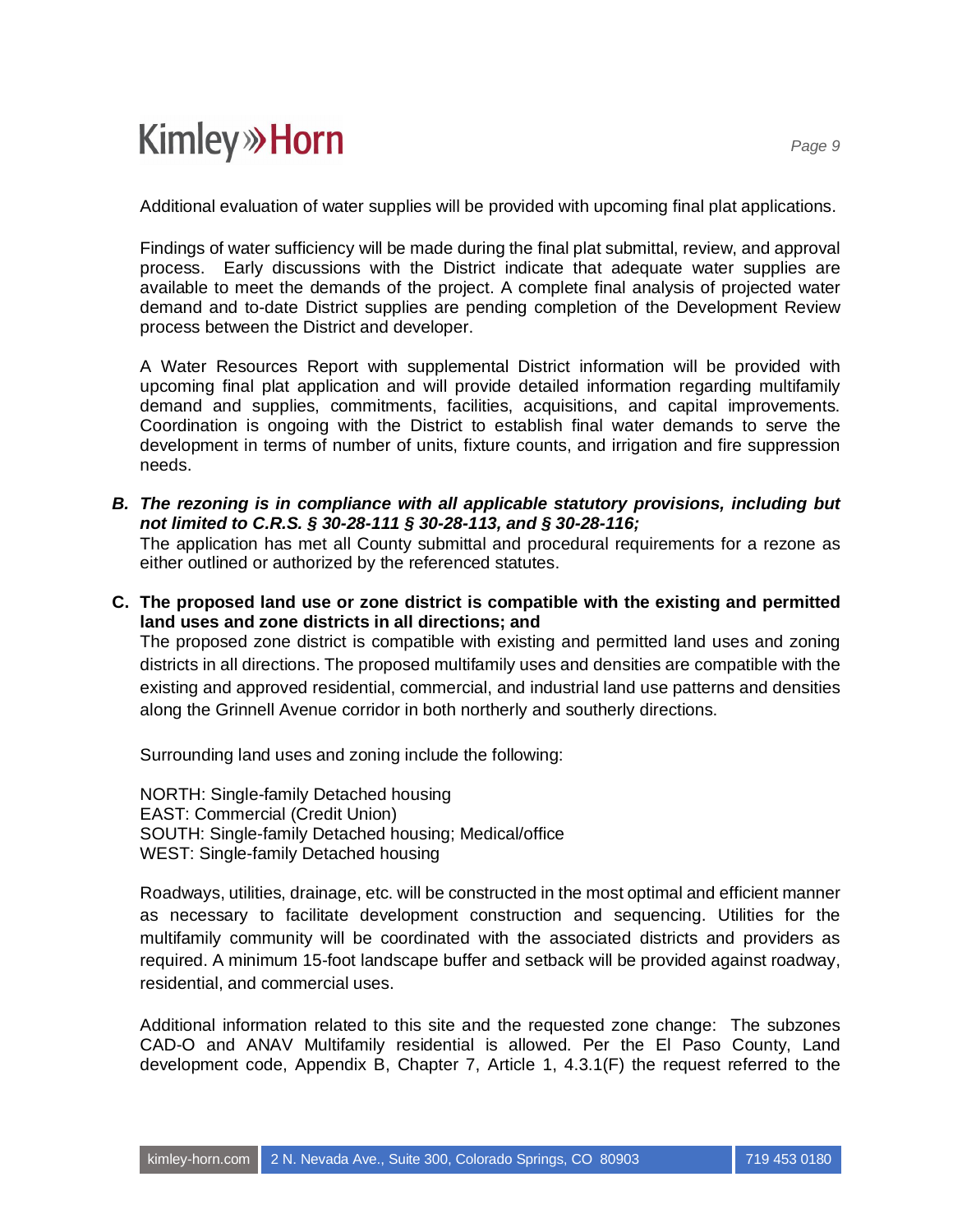Airport Advisory Commission , the airport staff recommends no objection with the following conditions

- 1. Afication Easement: Proof of Avigation Easement filing noted on rezoning plan (Recorded September 27, 1985 in Book 5067 at Page 379); no further action is required.
- 2. Airport Acknowledgement: Upon accepting residency with xxwithin the property, all adult residents and occupants shall be required to sign a notice in which the tenant acknowledges that the property ies within an Airport Overlay Zone and is located less than 3 miles from Colorado Springs Municipal Airport and may, at times (24 hours per day), experience noise and other activities and operations associated with aircraft ant the Airport.
- 3. FAA Form 7460-1 Airspace Evaluation: If use of equipment (permanent or temporary) will exceed 200 feet above ground level in height at this site, the applicant is to file an airspace evaluation case with the federal aviation administration (FAA) and provide the results to the airport before the commencement of construction activities.
- **D. The site is suitable for the intended use, including the ability to meet the standards as described in Chapter 5 of the Land Development Code, for the intended zone district.** The site is suitable for the intended use, including the ability to meet the standards as described in Chapter 5 of the County Code.

The site is located adjacent to existing utility infrastructure and service lines. No major utility improvements or upgrades are anticipated to adequately serve the site.

The functionality of the site with respect to access, design, and building orientation will be consistent with and compatible with existing conditions such as location and massing of buildings relative to adjacent rights of way and view corridors, location of community/resident amenities and recreation areas, site design which respects the location as a County/City gateway, as well as enhancing the overall visual character attractiveness of the area through contemporary building facades and private architectural design standards.

Suitability of the site for development in terms of geology, service availability, environmental impacts, major land use impacts, aviation overlay impacts, and military adjacency considerations and mitigation of associated impacts will be documented with subsequent subdivision plat and site development plan applications.

The subdivision analysis of the site suitability will also include availability of public services such as: access & transportation, stormwater, fire protection, utilities, water/sewer services, schools, parks and open spaces (via dedications as well as on site amenities where applicable). These and other issues will be addressed in additional detail in response to subdivision, site development and performance criteria, any conditions of approval imposed by the BOCC.

Development will conform to with the zoning requirements of the RM-30 zone, including landscape buffering/screening requirements of the Code summarized below: